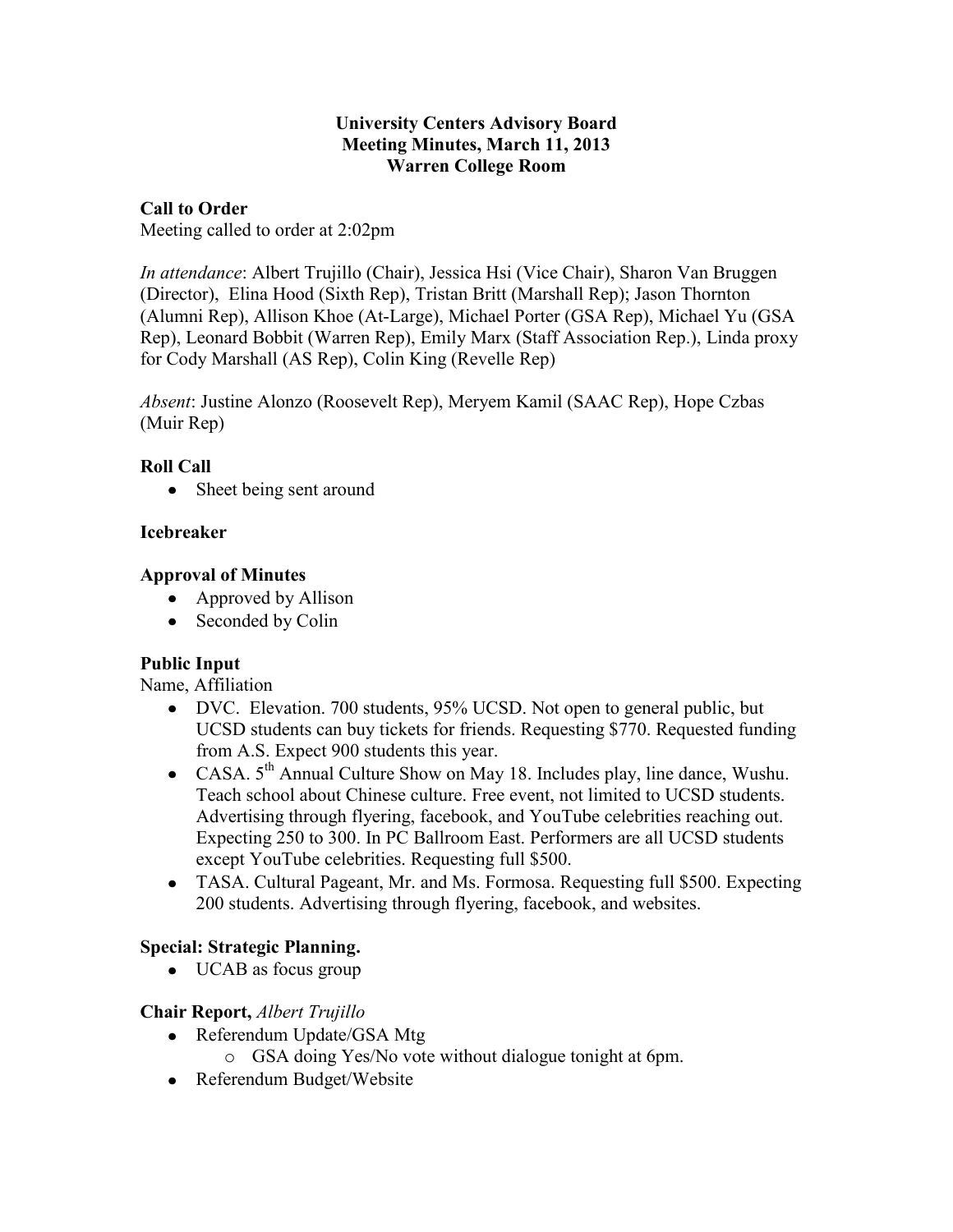- o Any money spent for PRO campaign must also go towards CON campaign. So this year will avoid all campaigning. Potential negative reaction from spending money on campaigning while UCEN needs money.
	- Colin: Single PRO/CON side-by-side informational page possible?
		- Sharon: I'm not sure even if side-by-side, still a stance so  $\bullet$ counts as campaigning?

# **Vice-Chair Report,** *Jessica Hsi*

- Space Allocation
	- o Tour of student org space last Friday. Found empty offices.

## **Director Report,** *Sharon VanBruggen*

• Tour old Guardian space

## **New Business**

- DVC. Elevation event. Linda moves to approve. Elina seconds
- TASA Mr/Ms. Formosa. Funded for \$500.
	- o Yes: 7
	- o No: 2
	- o Abstentions: 2
- CASA Cultural Event. Elina moves to approve for \$412.50. Colin seconds
- Tech Fee Balance: \$3,275
	- o Tristan: Is there enough funds for next quarter?
	- o Colin: Hold consistent standards for all student org groups requesting fees. Shouldn't be punished for coming in at this time.
- Referendum Budget
	- o Linda: There should be educational campaign so enough students vote on it.
	- o Michael Porter: Why was it decided no money should be spent on PRO campaign?
		- May give negative perceptions if UCEN funding campaign while asking for referendum
		- Must equally fund both PRO and CON campaigns.
			- $\bullet$ Michael Porter: May be necessary to address falsehoods though.
	- o Emily: Can student orgs can form around campaigns.
		- Albert: Would work, but would not look good if all org members were UCAB members.
	- o Michael Yu: Main reason not to seems to be a fear of grievances being filed, but the appropriate idiom is "Haters gonna hate." Coming from disadvantaged perspective, so need some PRO campaign.
	- o Colin: If no visibility campaign, there could be backlash.
	- o Tim: Even if there is no negative funding, there can still be negative campaigning. D1 Referendum as an example.
	- o Jason: How much money for campaigning?